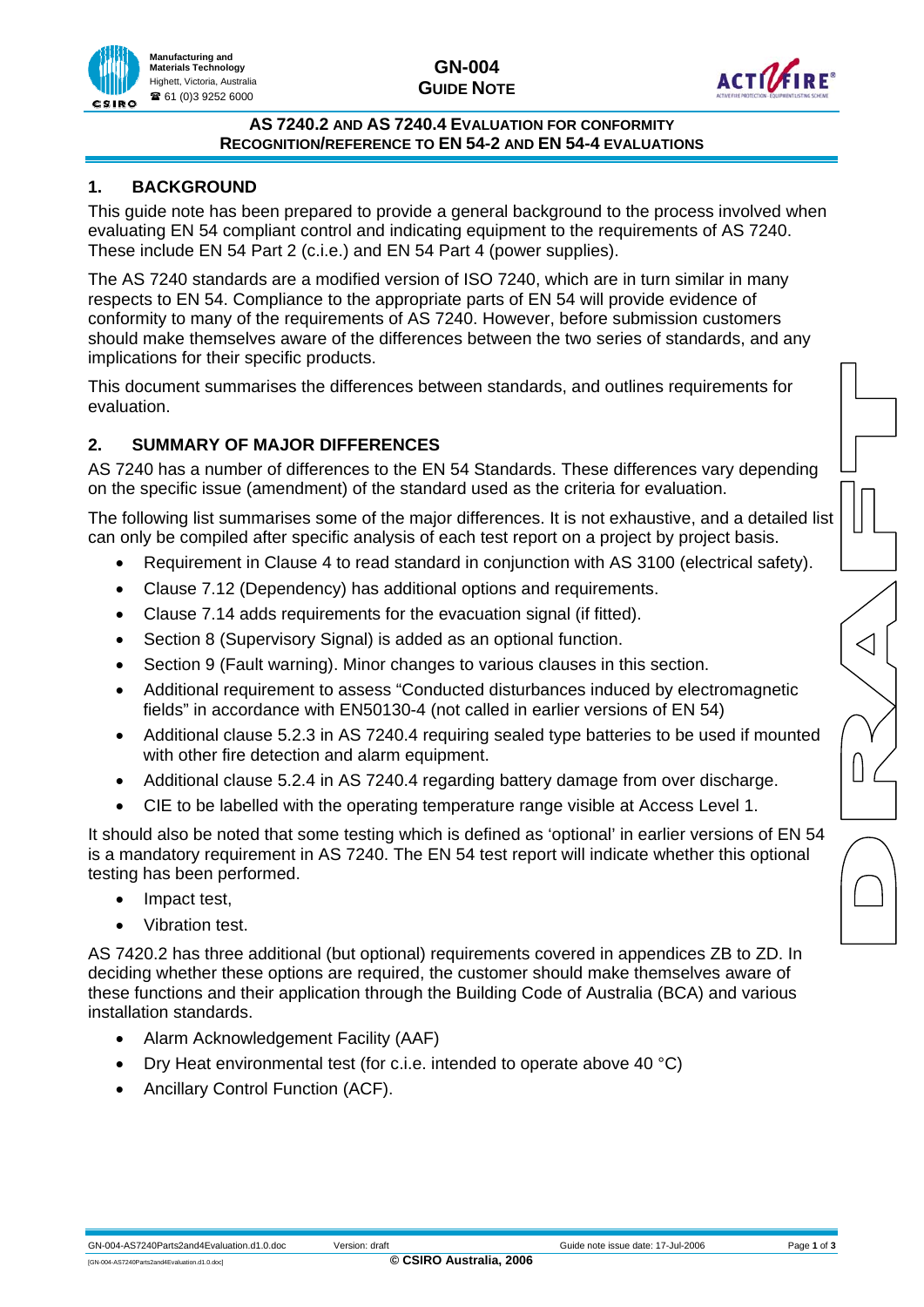#### **AS 7240.2 AND AS 7240.4 EVALUATION FOR CONFORMITY RECOGNITION/REFERENCE TO EN 54-2 AND EN 54-4 EVALUATIONS**

## **3. EVALUATION TASKS REQUIRED**

The following summarises the evaluation tasks.

- Confirm intellectual property rights for all submitted articles (test reports, product samples, manuals, circuit diagrams, etc).
- Confirm credentials and accreditation of the testing authority providing EN 54 reports (see detail in section 5 below).
- Validation and authentication of EN 54 reports.
- Verification that the submitted product samples and documentation match the product described in the EN 54 reports. This includes the verification of the issues/revisions of individual circuit boards and versions of software.
- Clause by clause evaluation to the requirements of AS 7240 using the submitted EN 54 reports as evidence.
- Evaluation of documentation (including operator and installation manuals) to the requirements of AS 7240.
- Review marking and labelling to the requirements of AS 7240.
- Assess "Fire Brigade Panel" to AS 4428.3 (if submitted)

In addition to the desk based evaluation, a number of physical tests will be carried out.

- Impact testing (if not completed in the EN 54 assessment)
- Vibration testing (if not completed in the EN 54 assessment)
- Assess functions to appropriate clauses in sections 7, 8 and 9 of AS 7240.2
- Assess batteries to clause 5.2.3 of AS 7240.4
- Assess power supply/batteries to clause 5.2.4 of AS 7240.4

## **4. SAMPLES REQUIRED FOR EVALUATION**

The following samples are required for evaluation;

- One sample of the c.i.e. This should be in the form it will be supplied into Australia including labelling and documentation.
- One sample of any optional modules or accessories that will be supplied with the c.i.e.
- One sample of a 'Fire Brigade Panel' to AS 4428.3 (if being submitted)
- One each of the actuating devices intended to connect to the CIE.

## **5. DOCUMENTATION REQUIRED FOR EVALUATION**

The following documents are required for evaluation;

- Operators/User Manual
- Installation/Commissioning/Maintenance Manual
- Circuit Schematics
- Certificate from appropriate Australian electrical authority permitting the product to be connected to the mains supply in Australia.
- Appropriately accredited EN 54-2 and EN 54-4 test reports (in English language).

With specific regard to the submitted EN 54 reports, the Building Code of Australia requires that reports are issued by a Registered Testing Authority. This is defined as an authority registered by the National Association of Testing Authorities (NATA) in Australia, or an organisation outside of Australia recognised by NATA through a Mutual Recognition Agreement. For a detailed list of organisations, please visit the NATA website (http://www.nata.com.au).